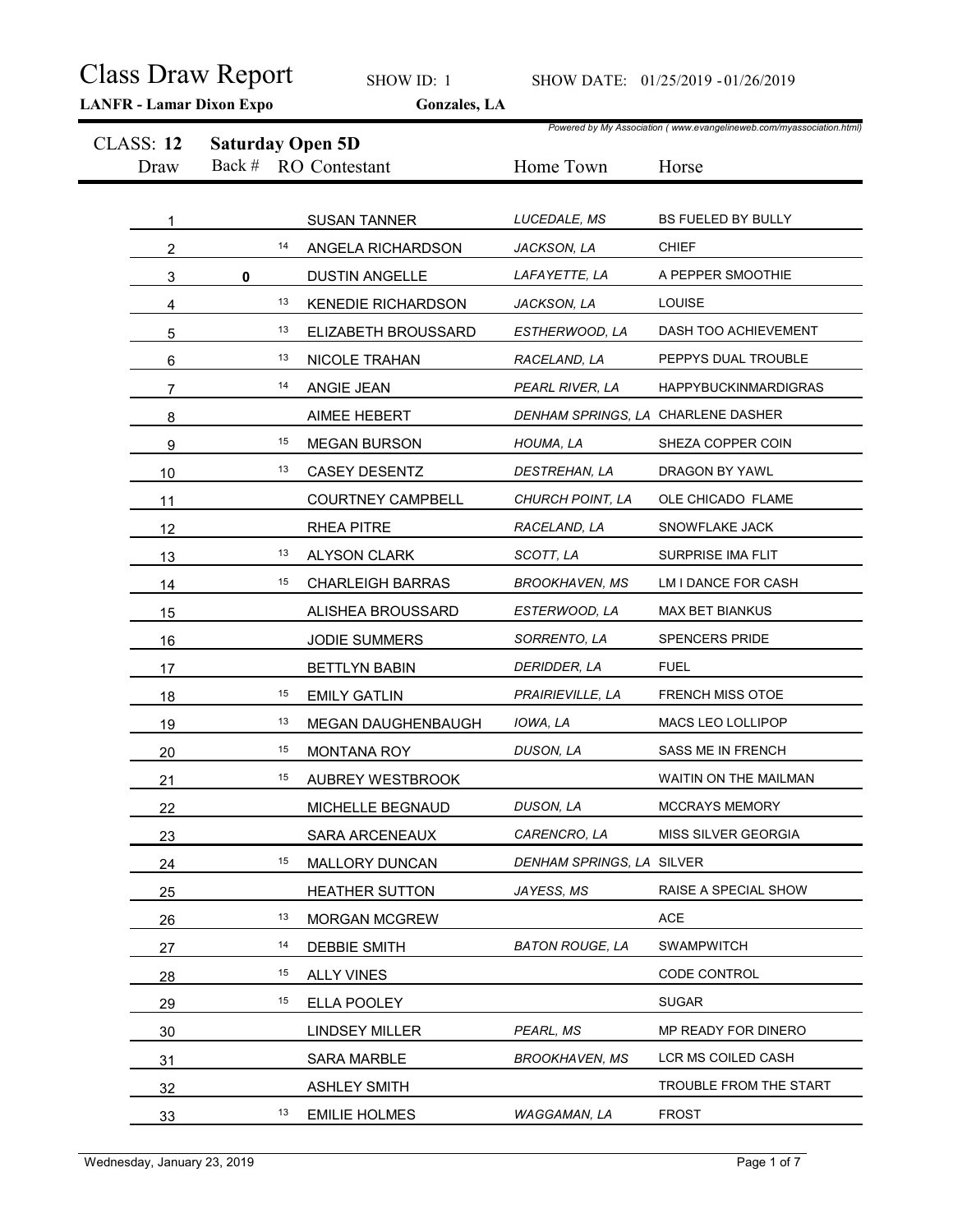|                          | <b>Class Draw Report</b><br><b>LANFR</b> - Lamar Dixon Expo | SHOW ID: 1<br>Gonzales, LA |                         | SHOW DATE: 01/25/2019 - 01/26/2019                                            |
|--------------------------|-------------------------------------------------------------|----------------------------|-------------------------|-------------------------------------------------------------------------------|
| <b>CLASS: 12</b><br>Draw | <b>Saturday Open 5D</b>                                     | Back # RO Contestant       | Home Town               | Powered by My Association (www.evangelineweb.com/myassociation.html)<br>Horse |
| 34                       | 15                                                          | <b>BRAELYN MILTON</b>      | KENTWOOD, LA            | LUCKY                                                                         |
| 35                       |                                                             | <b>GRACE TAYLOR</b>        | OCEAN SPRINGS, MS       | JOHN Q                                                                        |
| 36                       |                                                             | HARLEE SHARPE              |                         | ROYAL BLUE DOLLAR                                                             |
| 37                       | 13                                                          | <b>TISH MARSH</b>          |                         | ASHLEY'S LUCKY LADY                                                           |
| 38                       | $\mathbf 0$                                                 | <b>DUSTIN ANGELLE</b>      | LAFAYETTE, LA           | SMOOTH MOVIN GUY                                                              |
| 39                       | 13                                                          | <b>LINDSEY NETTERVILLE</b> | <b>WOODVILLE, MS</b>    | <b>SMOKEN ENCENDER</b>                                                        |
| 40                       |                                                             | NICOLE TRAHAN              | RACELAND, LA            | <b>PACER</b>                                                                  |
| 41                       | 13                                                          | OLIVIA KATE GUIDRY         | DUSON, LA               | TURN IN ON FAITH                                                              |
| 42                       |                                                             | ANGELA HICKMAN             | DERIDDER, LA            | <b>HANCOCK JET</b>                                                            |
| 43                       | 15                                                          | <b>BAILEE HARP</b>         | ETHEL, LA               | DO YA WANNA DUAL                                                              |
| 44                       | 15                                                          | <b>TRISTA ROHMAN</b>       |                         | MISS DO DA TEE                                                                |
| 45                       |                                                             | PAT TAUZIN                 | DENHAM SPRINGS, LA OREO |                                                                               |
| 46                       | 14                                                          | <b>JENNIFER BRIDGES</b>    |                         | <b>LUNA</b>                                                                   |
| 47                       | 13                                                          | DELANI LASSEIGNE           | HOUMA, LA               | BAR B DUN CAN BOOGIE                                                          |
| 48                       |                                                             | PERRI JEAN PREJEANT        | GIBSON, LA              | DASH                                                                          |
| 49                       | 15                                                          | JAYDA WESTBROOK            |                         | <b>MISTER</b>                                                                 |
| 50                       |                                                             | <b>HARLEY STAFFORD</b>     |                         | LEO                                                                           |
| 51                       | 15                                                          | <b>BROOKLYN RINGO</b>      | OSCAR, LA               | <b>BIGTIME DASHER</b>                                                         |
| 52                       | 14                                                          | DARLENE MORAN              | SANDY HOOK, MS          | <b>ITTY BIT OF BRISCO</b>                                                     |
| 53                       |                                                             | ADRIENNE SANDIFER          | FLORENCE, MS            | MP THE LAST LADYBUG                                                           |
| 54                       |                                                             | KAREN WORTHINGTON          |                         | <b>PITCHFORK</b>                                                              |
| 55                       |                                                             | STEPHANIE CHISHOLM         | LUCEDALE, MS            | FRECKLE CAT                                                                   |
| 56                       | 15                                                          | <b>RILEY BRUMFIELD</b>     | RACELAND, LA            | <b>TANGO</b>                                                                  |
| 57                       | 15                                                          | KARLEE SCHULKENS           | SLIDELL, LA             | <b>ROCKY</b>                                                                  |
| 58                       | 13                                                          | <b>KENEDIE RICHARDSON</b>  | JACKSON, LA             | <b>BUSTER</b>                                                                 |
| 59                       |                                                             | AVERY JACKSON              |                         | CE BOOGER RED                                                                 |
| 60                       | 13                                                          | <b>BRITTANY CUEVAS</b>     |                         | WILLIE JANES DOLLY                                                            |
| 61                       | 15                                                          | <b>BRADEN HICKMAN</b>      |                         | <b>G ROCK</b>                                                                 |
| 62                       | 13                                                          | NICOLE TRAHAN              | RACELAND, LA            | <b>PIXIE</b>                                                                  |
| 63                       | 15                                                          | <b>TRISTEN CAIN</b>        | PRIDE, LA               | <b>BECO</b>                                                                   |
| 64                       | 14                                                          | <b>CHRISTY BARRAS</b>      | <b>BROOKHAVEN, MS</b>   | SL MISS PEPPY KATE                                                            |
| 65                       |                                                             | <b>HEATHER SUTTON</b>      | JAYESS, MS              | LITTLE PISTOL SENOR                                                           |
| 66                       | 14                                                          | JO ANNE CANGELOSI          | COVINGTON, LA           | FLIT N GET IT                                                                 |
| 67                       |                                                             | <b>LACI CRAYTON</b>        |                         | ROYAL ZIPS LENA                                                               |
|                          |                                                             |                            |                         |                                                                               |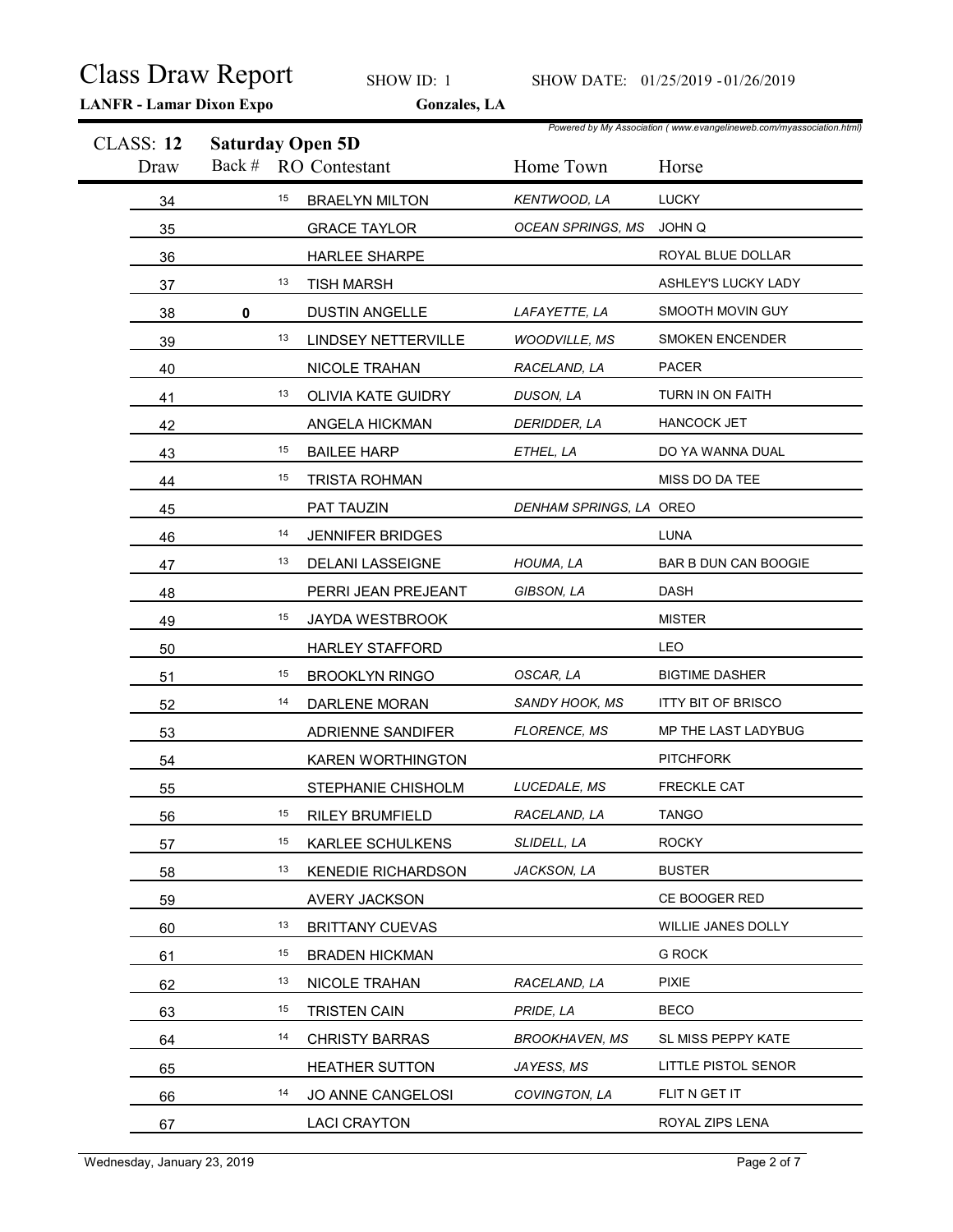|                          | <b>LANFR - Lamar Dixon Expo</b> | <b>Class Draw Report</b><br>SHOW ID: 1<br>Gonzales, LA |                          | SHOW DATE: 01/25/2019 - 01/26/2019                                            |
|--------------------------|---------------------------------|--------------------------------------------------------|--------------------------|-------------------------------------------------------------------------------|
| <b>CLASS: 12</b><br>Draw | <b>Saturday Open 5D</b>         | Back # RO Contestant                                   | Home Town                | Powered by My Association (www.evangelineweb.com/myassociation.html)<br>Horse |
| 68                       | 15                              | JULIA CHAMPAGNE                                        | HOUMA, LA                | <b>THUNDER</b>                                                                |
| 69                       |                                 | JENNIFER ETHERIDGE                                     | <b>WALKER, LA</b>        | FIELD OF MAGIC                                                                |
| 70                       | 14                              | <b>MIKKI PARNELL</b>                                   | SLAUGHTER, LA            | <b>RAPPIN N DASHIN</b>                                                        |
| 71                       | 15                              | <b>KERI GRANGER</b>                                    | DERIDDER, LA             | ADONS CORANA DELIGHT                                                          |
| 72                       | 13                              | <b>DESI LASSEIGNE</b>                                  | HOUMA, LA                | <b>MS APRIL LITO</b>                                                          |
| 73                       |                                 | <b>VICTORIA PRICE</b>                                  | ZACHARY, LA              | DUALS LIL PISTOL                                                              |
| 74                       | 13                              | TRACEY LANGE                                           | COVINGTON, LA            | <b>CRITTERS SUPERFLY</b>                                                      |
| 75                       |                                 | <b>LORRAINE BESSON</b>                                 | LABADIEVILLE, LA         | <b>MAN</b>                                                                    |
| 76                       | 13                              | SYDNI WHITE                                            |                          | LITTLE SMOKIN OKIE                                                            |
| 77                       |                                 | <b>BRENNAN WEIGEL</b>                                  | HARVEY, LA               | THIS CATS RUNNING BAYOU                                                       |
| 78                       |                                 | <b>KYLE CARTIMIGLIA</b>                                | NEW IBERIA, LA           | TEA TIME AT SIX                                                               |
| 79                       | $\mathbf 0$                     | <b>DUSTIN ANGELLE</b>                                  | LAFAYETTE, LA            | VC SHY FLING                                                                  |
| 80                       | 14                              | ANGELA RICHARDSON                                      | JACKSON, LA              | <b>TORI</b>                                                                   |
| 81                       | 15                              | RHEALYN LEGENDRE                                       | LOCKPORT, LA             | ROSE                                                                          |
| 82                       |                                 | <b>HOLLY PARRISH</b>                                   | <b>BREAUX BRIDGE, LA</b> | FIRST KOOL PINES                                                              |
| 83                       | 13                              | SUMMER THERIOT                                         | <b>BATON ROUGE, LA</b>   | <b>BELL</b>                                                                   |
| 84                       | 14                              | <b>BETH CANNON</b>                                     | COVINGTON, LA            | JESS A LADIES MAN                                                             |
| 85                       | 13                              | OLIVIA DYESS                                           |                          | <b>DOC</b>                                                                    |
| 86                       | 13                              | SIDNEY SEHON                                           | GONZALES, LA             | I'M YOUR GUY                                                                  |
| 87                       | 15                              | <b>EMILY GATLIN</b>                                    | PRAIRIEVILLE, LA         | <b>BOGIESSMOOTH SUNRISE</b>                                                   |
| 88                       | 14                              | <b>TAMMIE TURNER</b>                                   | ANAHUAC, TX              | LENA                                                                          |
| 89                       | 13                              | <b>CYPRESS MELVILLE</b>                                | DUSON, LA                | LEAVE NO DOUBT                                                                |
| 90                       | 15                              | <b>BRODY HICKMAN</b>                                   |                          | SIX PACKIN' OUTLAW                                                            |
| 91                       | 14                              | <b>KARLA DARGIS</b>                                    | AMITE, LA                | KATIE COCO BARS                                                               |
| 92                       | 15                              | ALLIE BEAUBOUEF                                        | COVINGTON, LA            | <b>FRISKY FREDDY</b>                                                          |
| 93                       | 15                              | STEVIE RAYNE WESTROPE                                  |                          | <b>CRAZY MOMMA</b>                                                            |
| 94                       | 14                              | PENNY STONE                                            | JACKSON, LA              | <b>LIGHTNIN ZIP BAR</b>                                                       |
| 95                       | 13                              | <b>TREY PIGFORD</b>                                    | AMITE, LA                | JESSIES GOT PEP                                                               |
| 96                       | 15                              | PERRY SULLIVAN                                         |                          | PLAYIN DOCS GOLD                                                              |
| 97                       | 15                              | AUBREY WESTBROOK                                       |                          | BO                                                                            |
| 98                       |                                 | SARA MARBLE                                            | <b>BROOKHAVEN, MS</b>    | <b>DIANKO</b>                                                                 |
| 99                       | 15                              | MALLORY DUNCAN                                         | DENHAM SPRINGS, LA GOOSE |                                                                               |
| 100                      |                                 | <b>COURTNEY CAMPBELL</b>                               | CHURCH POINT, LA         | JV EYED WATCH RUSTY                                                           |
| 101                      | 0                               | ALISHEA BROUSSARD                                      | ESTERWOOD, LA            | STREAKIN POCO FLAME                                                           |
|                          |                                 |                                                        |                          |                                                                               |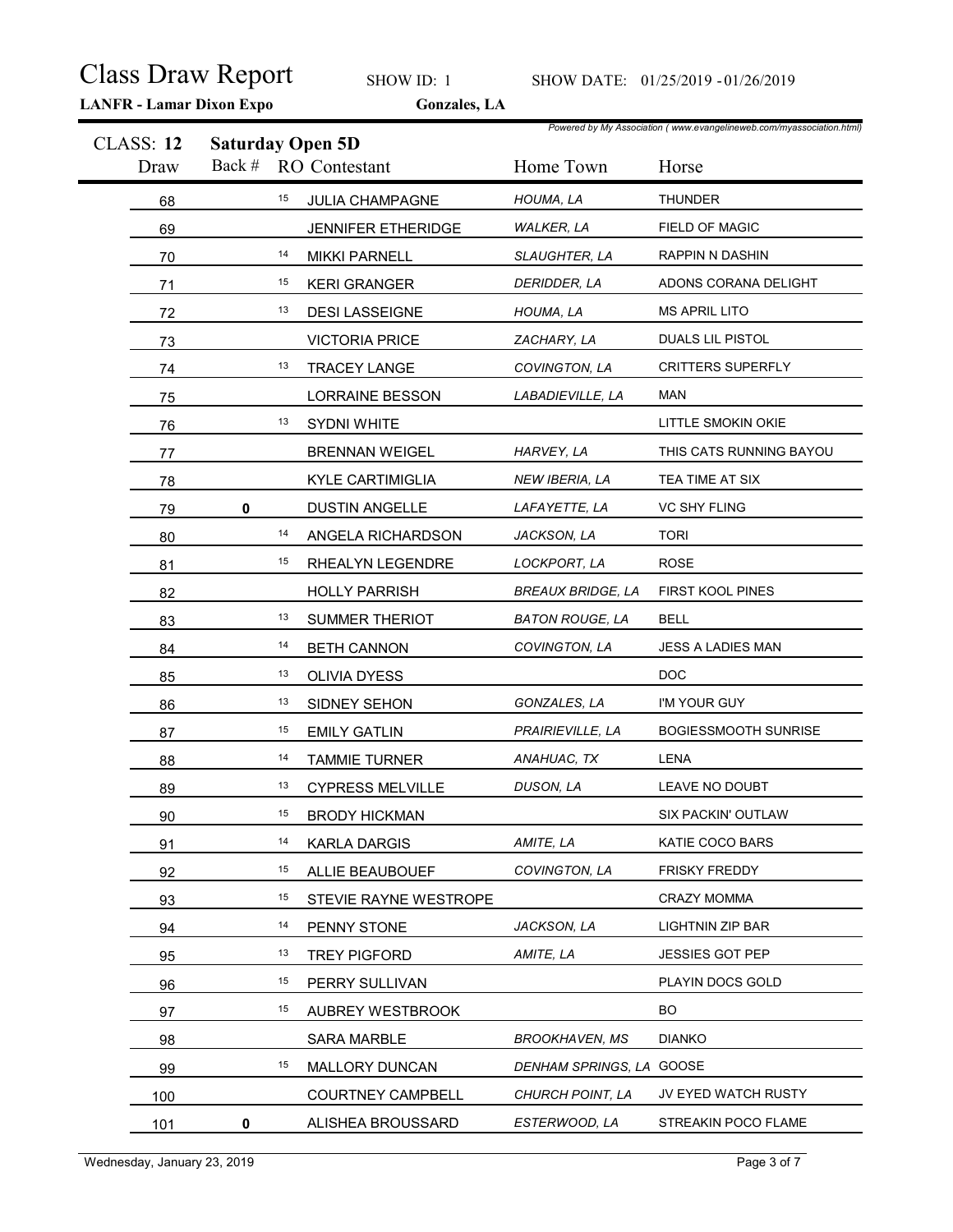|                          | <b>Class Draw Report</b><br><b>LANFR - Lamar Dixon Expo</b> | SHOW ID: 1<br>Gonzales, LA |                                | SHOW DATE: 01/25/2019 - 01/26/2019                                            |
|--------------------------|-------------------------------------------------------------|----------------------------|--------------------------------|-------------------------------------------------------------------------------|
| <b>CLASS: 12</b><br>Draw | <b>Saturday Open 5D</b>                                     | Back # RO Contestant       | Home Town                      | Powered by My Association (www.evangelineweb.com/myassociation.html)<br>Horse |
| 102                      | 13                                                          | <b>LINDSEY NETTERVILLE</b> | <b>WOODVILLE, MS</b>           | AS GOOD AS PEACH GETS                                                         |
| 103                      | 13                                                          | ELIZABETH BROUSSARD        | ESTHERWOOD, LA                 | MISS MEGA ROYAL                                                               |
| 104                      | 13                                                          | MORGAN MCGREW              |                                | <b>PISTOL</b>                                                                 |
| 105                      |                                                             | <b>EMILIE HOLMES</b>       | WAGGAMAN, LA                   | HOT SKIP TO THE BAR                                                           |
| 106                      | 15                                                          | <b>CHARLEIGH BARRAS</b>    | <b>BROOKHAVEN, MS</b>          | SKIPPIE GREASEBAR                                                             |
| 107                      | 13                                                          | <b>BROOKE ROMIG</b>        |                                | DENHAM SPRINGS, LA PRONTOS SMOOTH BREEZE                                      |
| 108                      | 15                                                          | ELLE LOUVIERE              | PRAIRIEVILLE, LA               | <b>SAMEA</b>                                                                  |
| 109                      | 14                                                          | <b>DEBBIE SMITH</b>        | <b>BATON ROUGE, LA</b>         | HES FIRST JEWEL                                                               |
| 110                      | 14                                                          | ANGIE JEAN                 | PEARL RIVER, LA                | OKEY DOKEY CORONA                                                             |
| 111                      | $\mathbf 0$                                                 | <b>DUSTIN ANGELLE</b>      | LAFAYETTE, LA                  | <b>GODADDI</b>                                                                |
| 112                      |                                                             | STEVIE ROBERT              | GONZALES, LA                   | TOO SUEN TO SHINE                                                             |
| $113$                    | 13                                                          | CASEY DESENTZ              | DESTREHAN, LA                  | <b>GET IT IN GOLD</b>                                                         |
| 114                      | 15                                                          | <b>AVERY ALLEN</b>         |                                | <b>MAGGIE</b>                                                                 |
| $115$                    | 15                                                          | <b>CARLIE CLARK</b>        | DUSON, LA                      | <b>SCOOBY</b>                                                                 |
| 116                      |                                                             | <b>BETTLYN BABIN</b>       | DERIDDER, LA                   | STREKN IN TEXAS BARS                                                          |
| 117                      |                                                             | JENNIFER ETHERIDGE         | <b>WALKER, LA</b>              | PACKIN IN THE MAGIC                                                           |
| 118                      |                                                             | <b>LAYNE SMITH</b>         |                                | <b>EVIE</b>                                                                   |
| 119                      |                                                             | RHEA PITRE                 | RACELAND, LA                   | SHOWDOWNS BAY ROXIE                                                           |
| 120                      |                                                             | ANGELA HICKMAN             | DERIDDER, LA                   | ARBEKA LOBO                                                                   |
| 121                      |                                                             | <b>GRACE TAYLOR</b>        | OCEAN SPRINGS, MS DASH TA BLUE |                                                                               |
| 122                      |                                                             | NICOLE AUTHEMENT           | <b>BOURG, LA</b>               | TREATER                                                                       |
| 123                      |                                                             | CAITLIN RANDALL            |                                | BL8 ESPECIAL LEE                                                              |
| 124                      | 13                                                          | <b>ALYSON CLARK</b>        | SCOTT, LA                      | <b>BODEES SMART CAT</b>                                                       |
| 125                      |                                                             | OLIVIA KATE GUIDRY         | DUSON, LA                      | <b>TANK</b>                                                                   |
| 126                      | 15                                                          | <b>MIA BALDWIN</b>         | GEISMAR, LA                    | IZZY                                                                          |
| 127                      | 13                                                          | JESSI LYNN BRUNO           | RACELAND, LA                   | LENA FAJITA ROSE                                                              |
| 128                      | 13                                                          | KORTNEY LEE                | CITY, ST                       | WUZZ UP DOC                                                                   |
| 129                      | 15                                                          | <b>CAMI SAUCIER</b>        |                                | YELLER                                                                        |
|                          | 15                                                          | <b>ALLY VINES</b>          |                                | <b>INVESTMENT WARRIOR</b>                                                     |
| 130                      |                                                             |                            |                                | KISS MY BANG BANG                                                             |
| 131                      |                                                             | BRIANNA HARTMAN            | <b>BATON ROUGE, LA</b>         |                                                                               |
| 132                      |                                                             | KATHY STRAUGHAN            |                                | <b>SKINNY</b>                                                                 |
| 133                      |                                                             | JEANTILE DEVILLE           |                                | PEP HOLLY GIRL                                                                |
| 134                      | 15                                                          | <b>GABRIELLE JONES</b>     | GRAY, LA                       | <b>COOSAMINT PATTI</b>                                                        |
| 135                      | 15                                                          | <b>LAUREN BOOTY</b>        |                                | <b>RAMBLER</b>                                                                |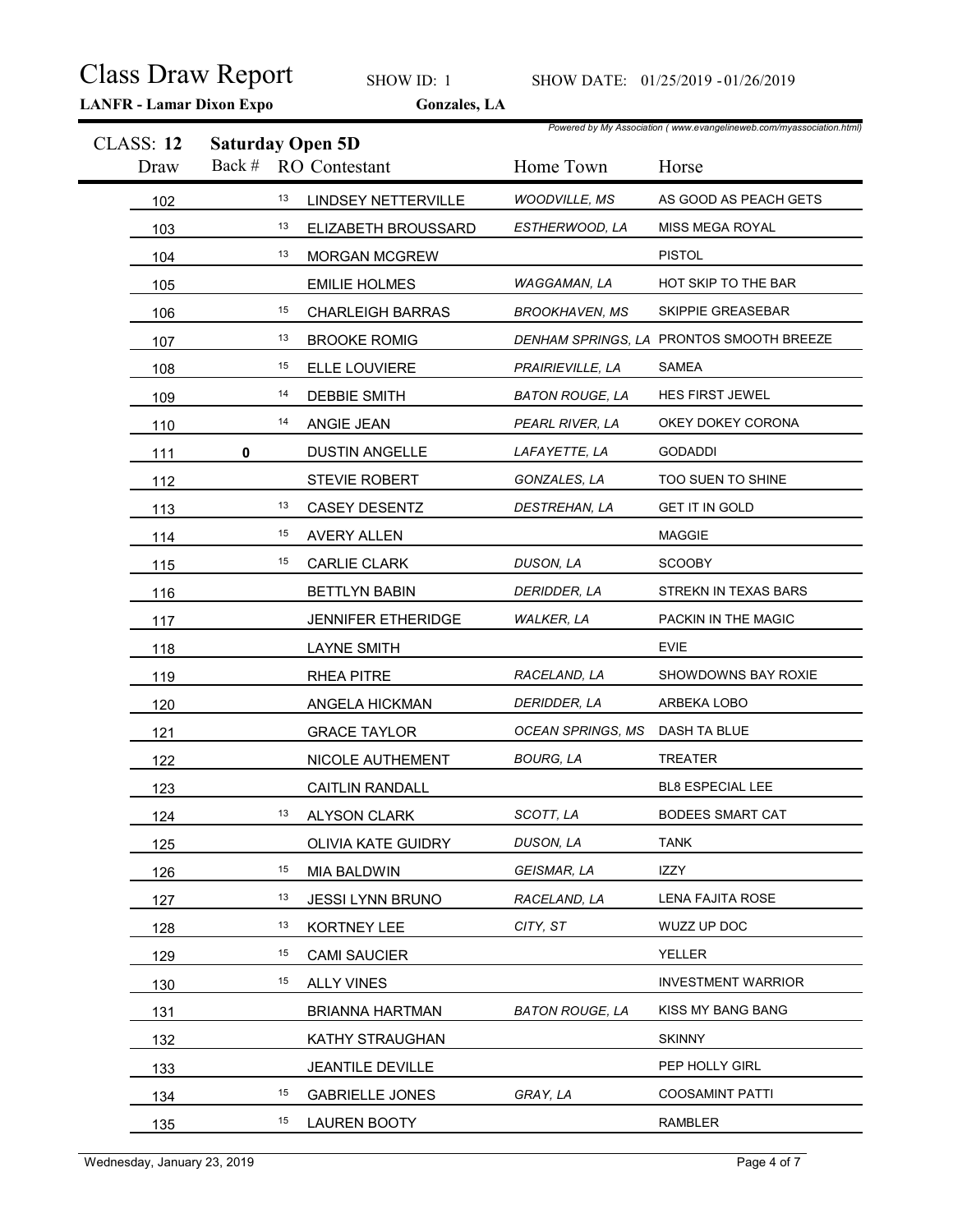|                          | <b>Class Draw Report</b><br><b>LANFR - Lamar Dixon Expo</b> | SHOW ID: 1<br>Gonzales, LA |                             | SHOW DATE: 01/25/2019 - 01/26/2019                                            |
|--------------------------|-------------------------------------------------------------|----------------------------|-----------------------------|-------------------------------------------------------------------------------|
| <b>CLASS: 12</b><br>Draw | <b>Saturday Open 5D</b>                                     | Back # RO Contestant       | Home Town                   | Powered by My Association (www.evangelineweb.com/myassociation.html)<br>Horse |
| 136                      | 15                                                          | <b>BAILEE HARP</b>         | ETHEL, LA                   | <b>LENA'S RED MONEY</b>                                                       |
| 137                      |                                                             | <b>CRISTIANA SHAFFER</b>   | CENTRAL, LA                 | TRIANGLE COLONEL                                                              |
| 138                      | 15                                                          | <b>JALYN GIROIR</b>        | GHEENS, LA                  | ONE EYED BILLY                                                                |
| 139                      | 13                                                          | <b>LINDSEY RICHARD</b>     | ARNAUDVILLE, LA             | DELTAS DUN LOPPEN                                                             |
| 140                      |                                                             | DARLENE MORAN              | SANDY HOOK, MS              | DTF DAUNTLESS CHICK                                                           |
| 141                      |                                                             | NEENAH THOMAS              | AMITE, LA                   | RED HEADED BULLY                                                              |
| 142                      |                                                             | KAITLYN ROBICHAUX          | RACELAND, LA                | <b>TARZAN</b>                                                                 |
| 143                      | 14                                                          | <b>BERT CHIASSON</b>       | WAGGAMAN, LA                | <b>BRISCO FORTUNE GETTER</b>                                                  |
| 144                      | 14                                                          | SONJA HUGHES               | OAKDALE, LA                 | HAULING IN THE MONEY                                                          |
| 145                      |                                                             | JORDYN SCARBROUGH          |                             | PACKINS PERKY MASTER                                                          |
| 146                      | 15                                                          | JOSLYN PARNELL             | SLAUGHTER, LA               | <b>POCKET</b>                                                                 |
| 147                      |                                                             | <b>LAUREN SAUCIER</b>      |                             | <b>DIESEL</b>                                                                 |
| 148                      | 0                                                           | <b>DUSTIN ANGELLE</b>      | LAFAYETTE, LA               | WHISTLE AT THE SUN                                                            |
| 149                      | 15                                                          | MCKYNZIE DORSEY            | NEW IBERIA, LA              | CASHS STREAKIN HONOR                                                          |
| 150                      |                                                             | JODIE SUMMERS              | SORRENTO, LA                | EXTRA BAD N BOUJEE                                                            |
| 151                      | 15                                                          | LIZ ROCCO                  | <b>BAKER, LA</b>            | ACE                                                                           |
| 152                      |                                                             | <b>TAYLOR THERIOT</b>      | HOUMA, LA                   | JIM                                                                           |
| 153                      | 15                                                          | <b>EMILY HYMEL</b>         |                             | REMEMBER ME I'M SMART                                                         |
| 154                      | 14                                                          | CRYSTAL TATE               |                             | SAN JOS SCOOTER                                                               |
| 155                      |                                                             | PERRI JEAN PREJEANT        | GIBSON, LA                  | <b>JESS</b>                                                                   |
| 156                      |                                                             | KAREN WORTHINGTON          |                             | <b>PEPTO</b>                                                                  |
| 157                      | 15                                                          | RYLEE CARLIN               | GREENSBURG, LA              | WAR PEPONITA                                                                  |
| 158                      | 15                                                          | <b>HALEY WALKER</b>        | SAINT FRANCISVILLE, ROOSTER |                                                                               |
| 159                      | 15                                                          | <b>VICTORIA GIOVENGO</b>   |                             | PERKS DARK ANGEL                                                              |
| 160                      |                                                             | <b>BRENNAN WEIGEL</b>      | HARVEY, LA                  | MASTERS BAYOU LADY                                                            |
| 161                      |                                                             | SIERRA PARRISH             | <b>BREAUX BRIDGE, LA</b>    | LIL RED CAJUN PRIEST                                                          |
| 162                      | 14                                                          | SHONNI OSWALD              | FOLSOM, LA                  | SHEZA MYAH POCO ROSE                                                          |
| 163                      |                                                             | SARA ARCENEAUX             | CARENCRO, LA                | I PREFER YOU                                                                  |
| 164                      | 13                                                          | <b>DELANI LASSEIGNE</b>    | HOUMA, LA                   | SKEEZIXS PLAYGIRL                                                             |
| 165                      |                                                             | <b>ASHLEY SMITH</b>        |                             | <b>CHARLIE</b>                                                                |
| 166                      | 15<br>$\mathbf 0$                                           | <b>RILEY BRUMFIELD</b>     | RACELAND, LA                | <b>BOONS MCBLUE</b>                                                           |
| 167                      |                                                             | PAT TAUZIN                 | DENHAM SPRINGS, LA GHOST    |                                                                               |
| 168                      |                                                             | <b>LINDSEY MILLER</b>      | PEARL, MS                   | FRENCH KISSED FAME                                                            |
| 169                      | 13                                                          | <b>BRITTANY CUEVAS</b>     |                             | PEPTOS DUAL PEP DOC                                                           |
|                          |                                                             |                            |                             |                                                                               |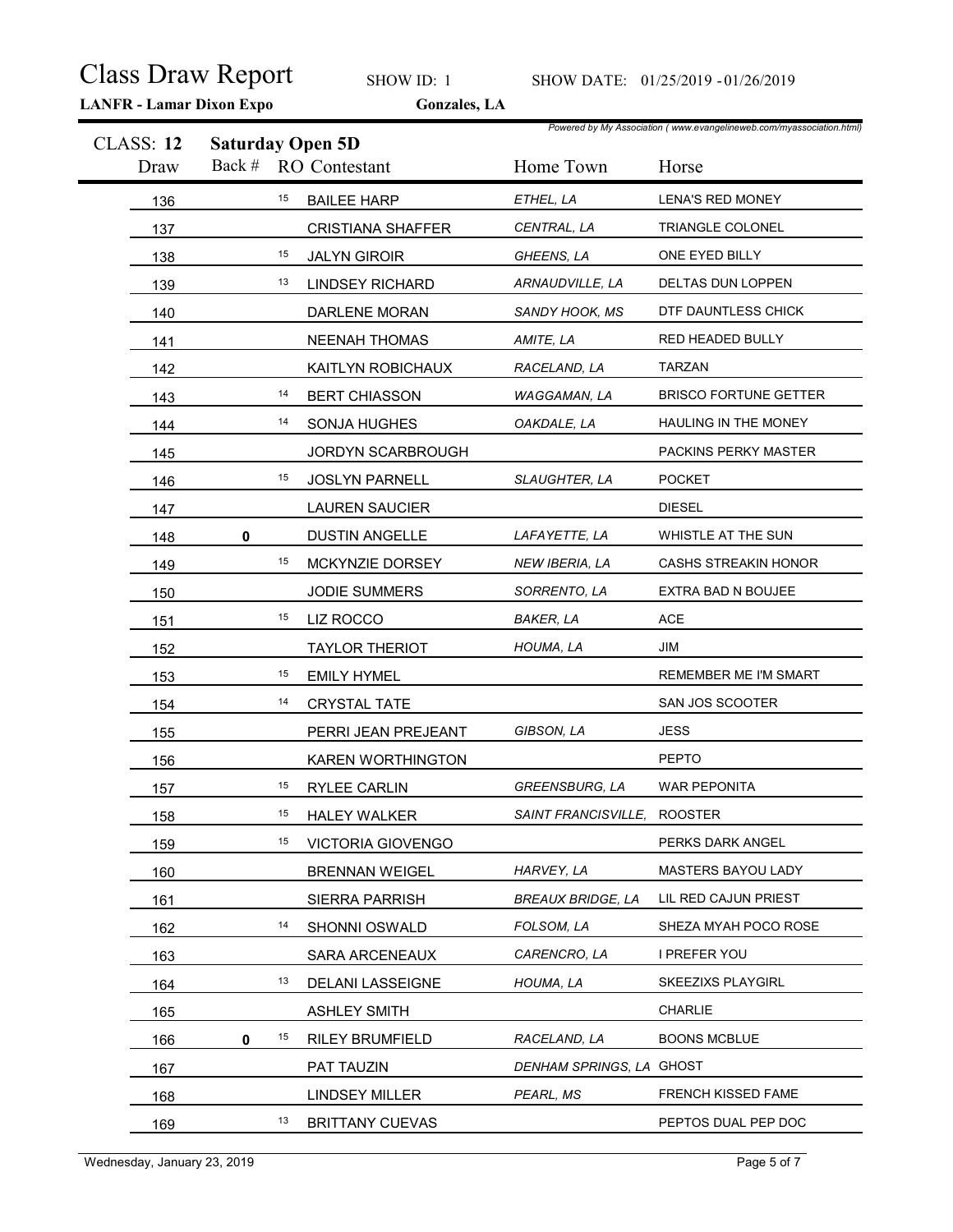| <b>Class Draw Report</b> |                                 |    |                                                 |                       |                                                                      |
|--------------------------|---------------------------------|----|-------------------------------------------------|-----------------------|----------------------------------------------------------------------|
|                          |                                 |    |                                                 |                       |                                                                      |
|                          | <b>LANFR</b> - Lamar Dixon Expo |    | SHOW ID: 1<br>Gonzales, LA                      |                       | SHOW DATE: 01/25/2019 - 01/26/2019                                   |
|                          |                                 |    |                                                 |                       | Powered by My Association (www.evangelineweb.com/myassociation.html) |
| <b>CLASS: 12</b><br>Draw | Back #                          |    | <b>Saturday Open 5D</b><br><b>RO</b> Contestant | Home Town             | Horse                                                                |
| 170                      |                                 |    | MICHELLE BEGNAUD                                | DUSON, LA             | STOLIS TEX PLAYGIRL                                                  |
| 171                      |                                 |    | ALISHEA BROUSSARD                               | ESTERWOOD, LA         | YAWL IMA FRENCHMAN                                                   |
| 172                      |                                 | 13 | ELIZABETH BROUSSARD                             | ESTHERWOOD, LA        | <b>BOGIE'S FRENCH TRICK</b>                                          |
| 173                      |                                 | 14 | ANGIE JEAN                                      | PEARL RIVER, LA       | HOLDINGALLTHE SEISES                                                 |
| 174                      |                                 | 15 | <b>CHARLEIGH BARRAS</b>                         | <b>BROOKHAVEN, MS</b> | JOHNNY B GOOD                                                        |
| 175                      |                                 | 13 | <b>LINDSEY NETTERVILLE</b>                      | <b>WOODVILLE, MS</b>  | PJH FLITS ZERO JET                                                   |